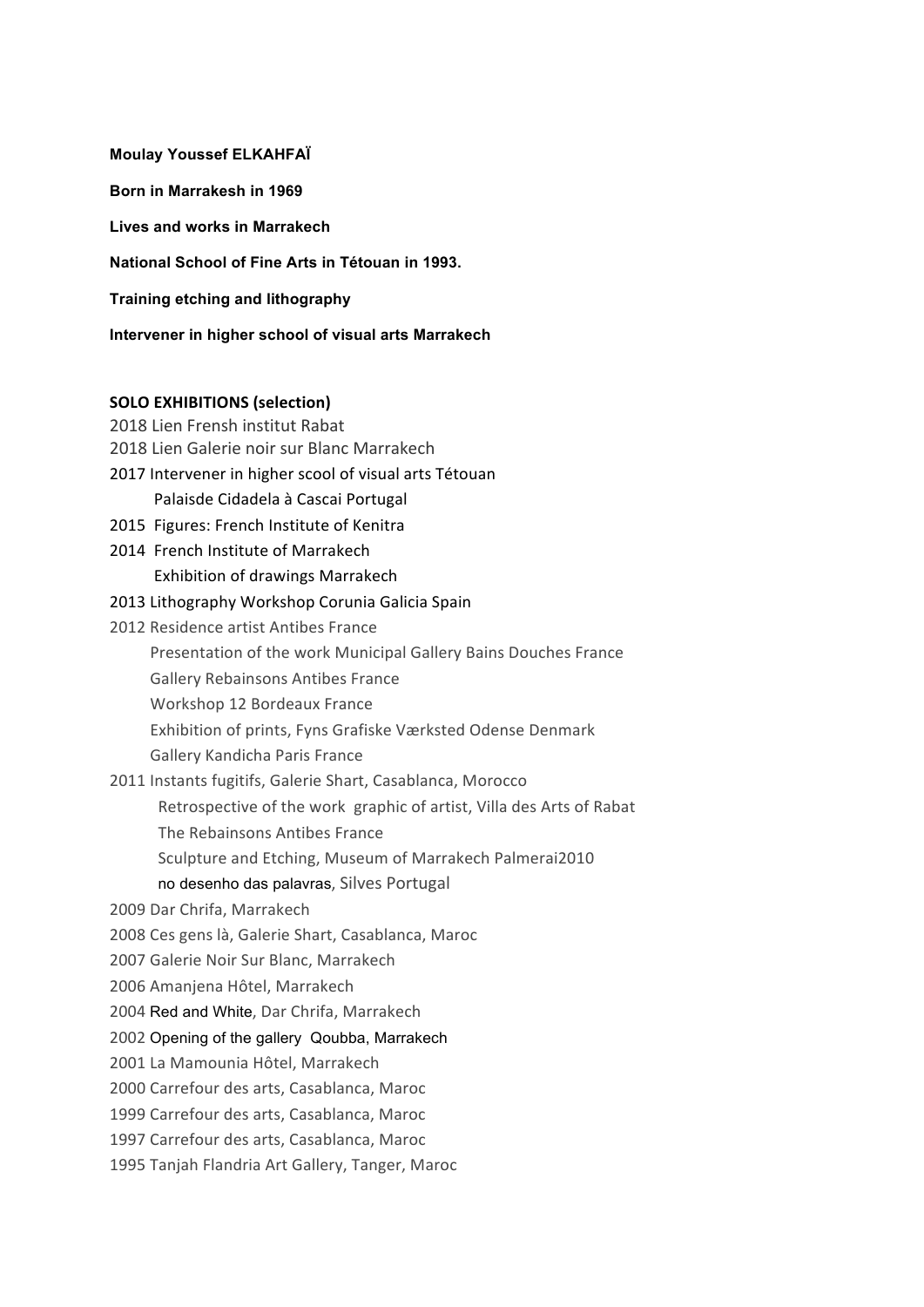## **COLLECTIVE EXHIBITIONS (selection)**

2018%Engraved woman Dar Bellarj Foundation Marrakech

Dialogue gravé Churchill Liege Belgium

2017 Dialogue gravé Amazigh Museum Agadir

2015%Tokyo International%Mini^Print **triennial** Japon

2014 Inuguration 2014 the Museum of Contemporary Art Mohamed 6 Rabat

Encre D'afrique organization of artist residency Tighduine with Villa des Arts de Rabat

## and Galerie de la Fondation CDG

2013 100 years 100 artists Society general Casablanca

2011 Marrakech Art Fair, Galerie Shart, Marrakech

2010 KIC Nord Art 2010, Budelsdorf, Allemagne

Marrakech Art Fair, Galerie Shart, Marrakech

Fondation ONA, Villa Des Arts, Avec Bill West, Casablanca, Maroc

2009 Biennale Internazionale dell'Arte Contemporaneo of Florence, Italie

Los caprichos de Goya, Instituto Cervantes, Marrakech

Atelier de Gravure, Moussem culturel d'Assilah, Assilah, Maroc

2008 Biennale de Marrakech, Marrakech

Démarche, Dar Chrifa, Marrakech

2007 Open Art, Atelier Grognard, Association les seize anges, Paris, France

Retour à la figuration, Ministère de la culture, Galerie Mohamed El Fassi, Rabat

2006 The artists of Marrakech, Galerie les Atlassides, Marrakech

The artists of Tétouan, Galerie les Atlassides, Marrakech

Faces from Morocco, Henri Martin Museum, Cahors, France

Meson La Alcayna, Murcia, Espagne

2005 Voûte païenne, Association peintre sans frontières, Bordeaux, France

4 + 1, Galerie Dar Chrifa, Marrakech

2004 Contemporary Moroccan Painting in Aix-en-Provence, France

2002 7+ 1, Sekkayat Lalla Aouda, Marrakech

2001 Festival International de sculpture à Jnan El Harti, Marrakech

1999 Galerie Bab Doukkala, Marrakech

Le Temps du Maroc, Paris, France

1998 Bab Doukkala Gallery, Marrakech

1997 Bab Doukkala Gallery, Marrakech

1996 Palais des congrès, Marrakech

1995 Américain Delegation, Tanger, Maroc

Maison de la culture, Marrakech

1994 Tanjah Flandria Art Gallery, Tanger, Maroc

Marbella Club Hôtel, Marbella, Espagne

Bab Doukkala Gallery, Marrakech

1993 Homage to Aziz Abu Ali Al Fakhar Gallery, Tetouan, Morocco Competition Benet Gallery Bertuchi, Tetouan, Morocco